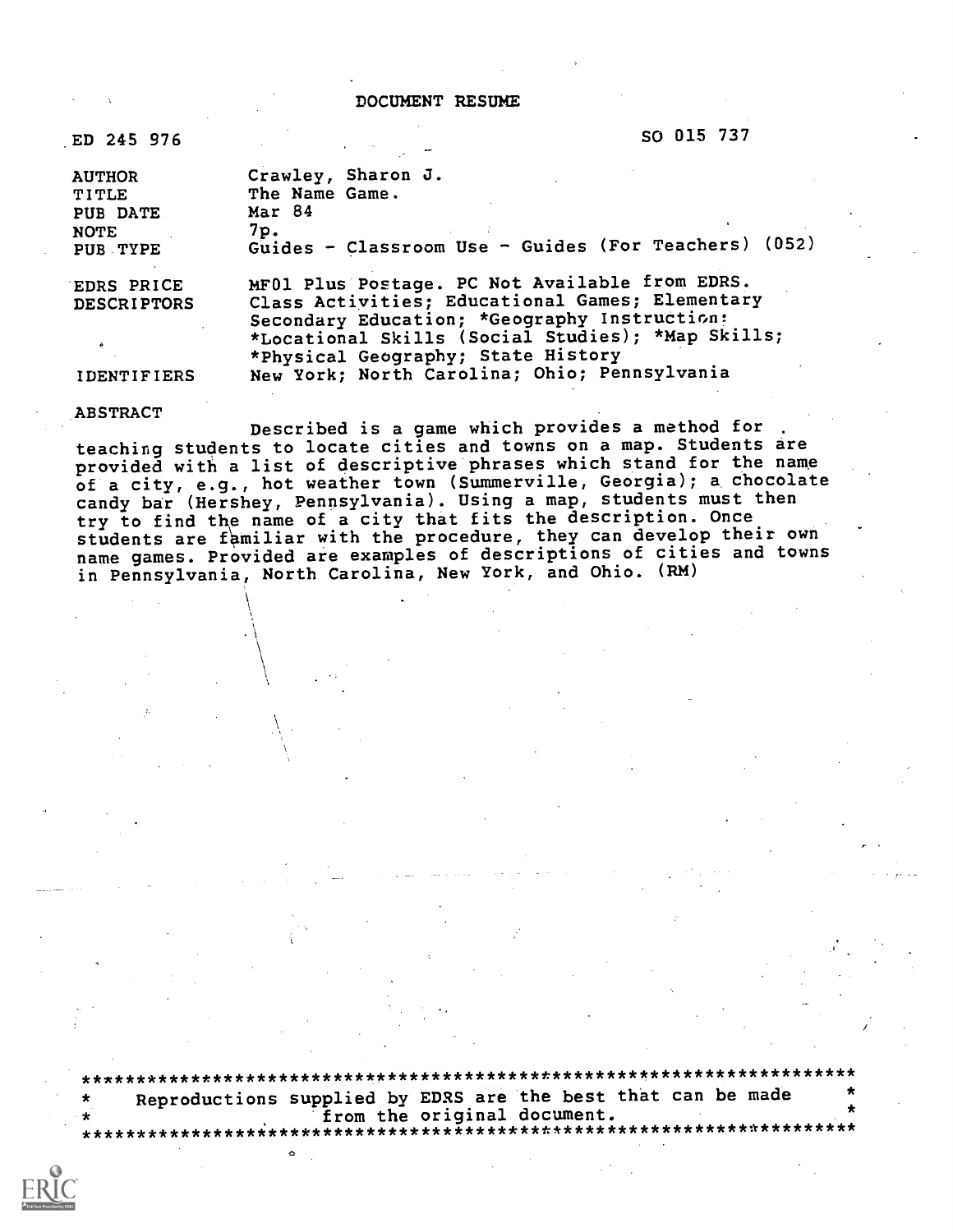U.S. DEPARTMENT OF EDUCATION NATIONAL INSTITUTE OF EDUCATION EDUCATIONAL RESOURCES IN:FORMATION CENTER fERIC1

This document has been reproduced as received horn the person or organization ohgmanngit. Minor changes have beer made to improve

reproduction oual:ty Points of view or opinions stated in this docu

ment do not necessarily represent official NIE. position or policy

PERMISSION TO REPRODUCE THIS MATERIAL IN MICROFICHE ONLY HAS BEEN GRANTED BY

TO THE EDUCATIONAL RESOURCES INFORMATION CENTER (ERIC)."

## THE NAME GAME

عہ

165420

سا

 $75.737$ 

## by

Sharon J. Crawley March, 1984

Your students are seated quietly, listening to your directions. All of a sudden a late student comes into your class exclaiming, "There's a big fire!" Immediately, this student and the fire become the center of attention. "Where's the fire?" the other students ask.

Locating places is of primary importance in our daily lives. Because of the importance we place on locating 'places, we teach students map locational skills. Yet, merely asking students to locate the name of a city, mountain, or river becomes boring if overused.

To overcome this boredom, the NAME GAME was developed. This activity provides a more interesting-and challenging form of practice.

 $\overline{2}$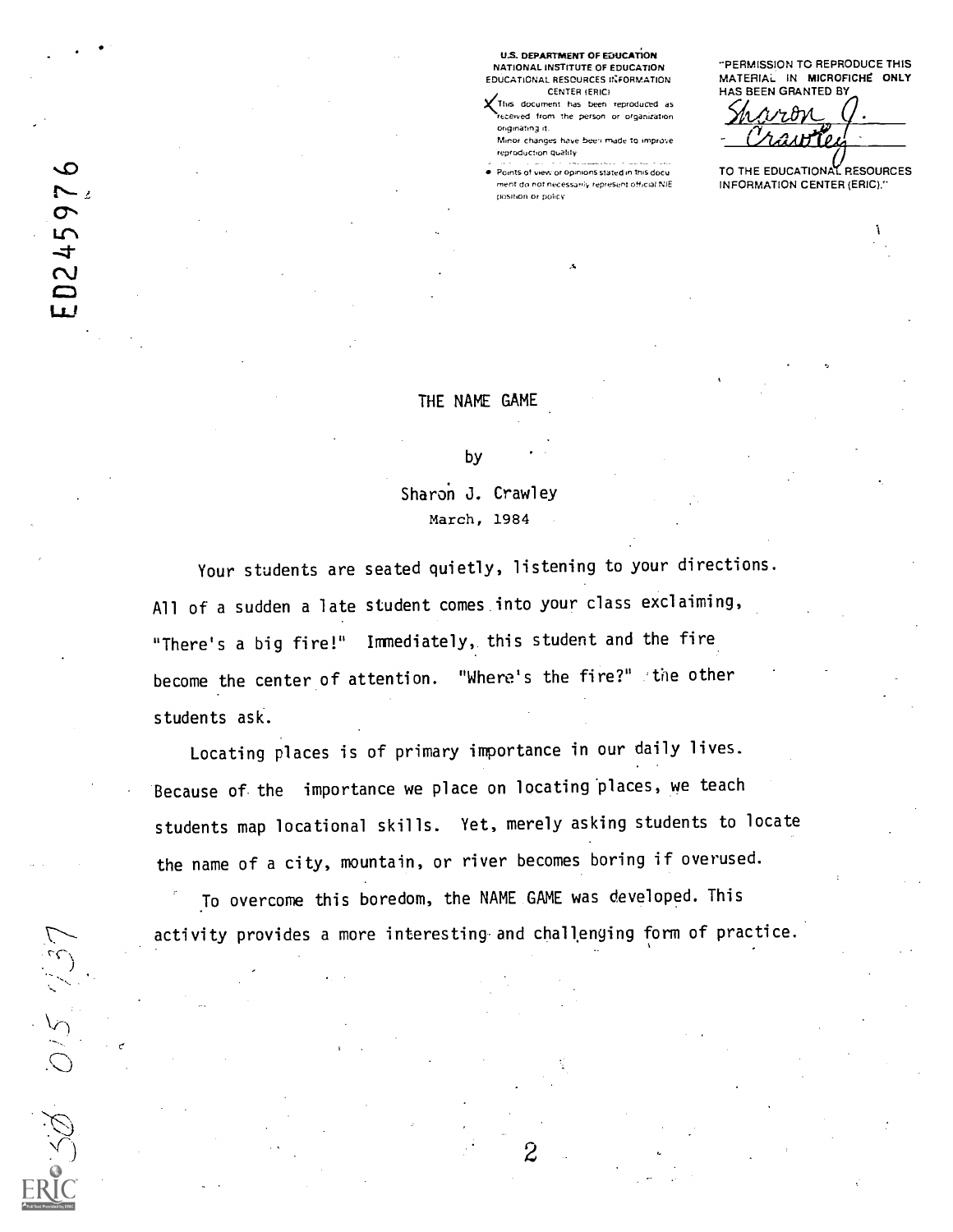To play the game: (1) Provide your students with a list of descriptive phrases which stand for the name of a city (e.g. hot weather town - Sumerville, GA; a chocolate candy bar - Hershey, PA). (2) Have your students read the list of descriptive phrases. Then using the list of cities on the map, try to find the name of a city which fits the description. (3) Once the name of the city is located students may then locate the city on the map.

Once student; are familiar with the procedure, they can develop their own NAME GAMES. And imagine the vocabulary building which also goes on when constructing or playing the game!

Here are a few to get you started. Using the Pennsylvania state map find the names of cities of towns that will fit these clues:

1. A glittering city. (Gold)

2. A free city. (Liberty)

3. A fine china. (Lenox)

4. A chocolate candy bar. (Hershey)

5.: A town in the center of things.' (Middletown)

6. A small town. (Littletown)

7. A grass colored place where a queen lives. (Greencastle)

8. A town, that has wet roads. (Water Street)

9. A town that likes to go on overnight hikes. (Camptown)

10. A town that didn't do less. (Dunmore)

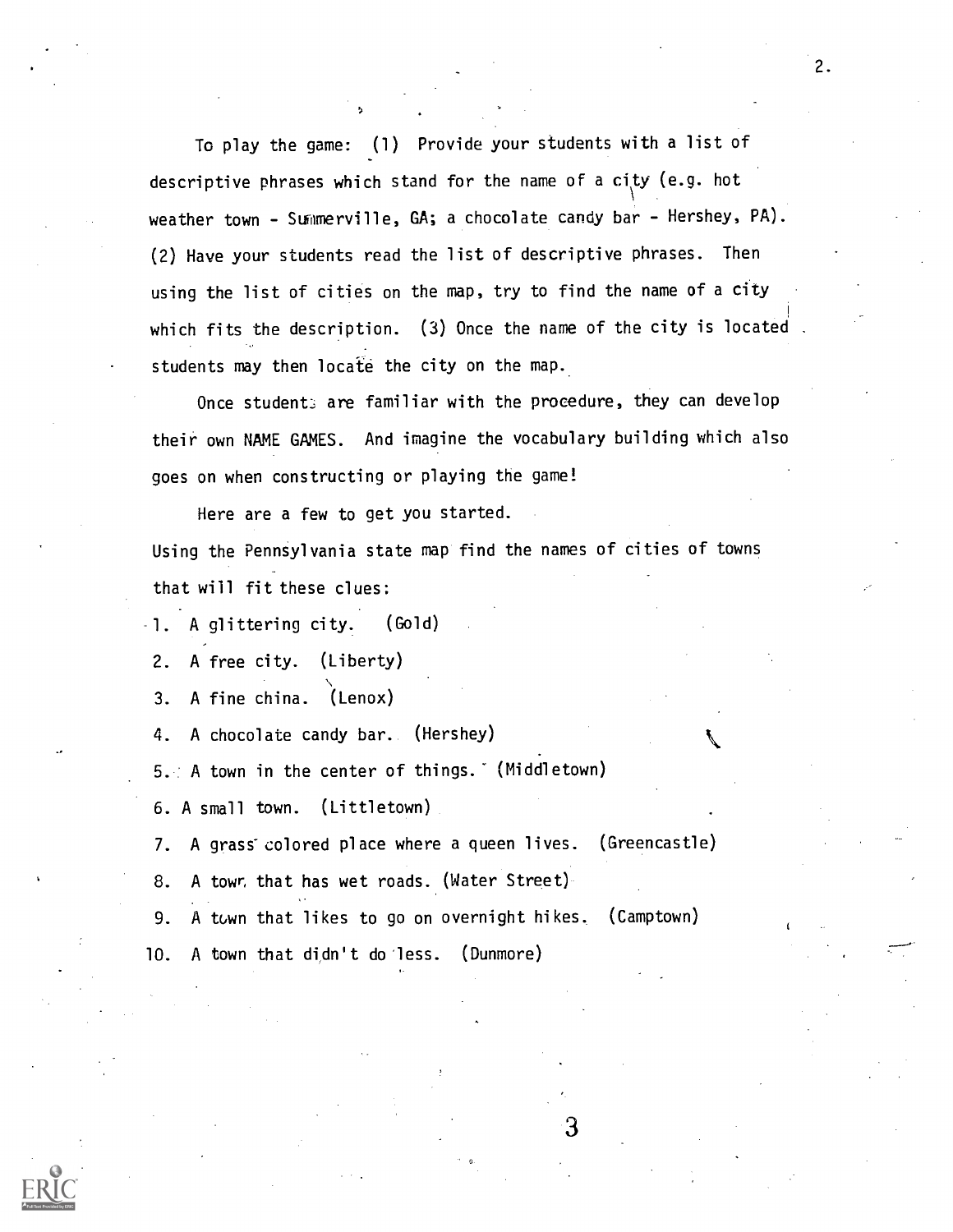11. A place that developed from a bud. (Bloomsburg)

12. A sleeping car. (Bedford)

13. A town in the middle of things. (Centerville)

14. A town that likes to build dams. (Beaver)

15. A place that isn't wide. (Narrowsburg)

16. The man who helps the maid by opening the front door. (Butler)

17. The ocean that is to the east of the United States. (Atlantic)

18. A city in Russia. (Moscow)

19. Bad, bad Mr. Brown. (LeRoy)

20. The lady that lives with the king. (Queen)

Using the North Carolina state map, find the names of cities or towns that will fit these clues:

1. A place that is winter-white and steep. (Snow Hill)

2. A place where cows and chickens live. (Farmville)

3. A place that isn't poor or round. (Rich Square)

4. A place that is not the roots of trees. (Pinetops)

5. A hogs leg that goes back and forth. (Rockingham)

6. A tribe of Indians. (Cherokee)

7. A United States sheriff, like Matt Dillon. (Marshall)

8. A place that gets hot and hurts when you touch it. (Burnsville)

-

9. Daniel's town. (Boone)

10. A stone that is breezy. (Blowing Rock)

11. Two trees just alike. (Twin Oaks)

12. A space between two mountains that is not shallow. (Keep Gap)

13. A place that might steer a plane. (Pilot Mountain)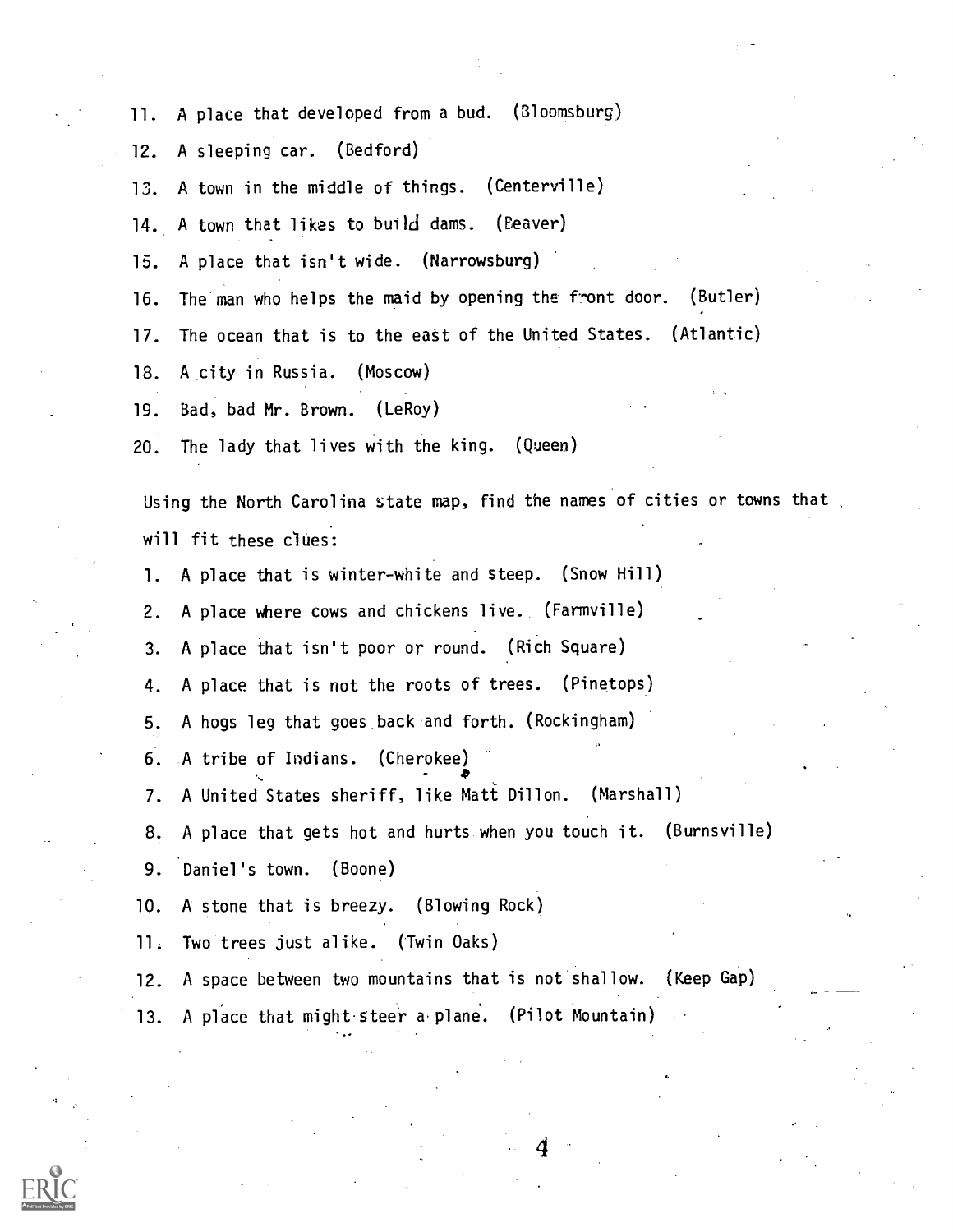14. A place Adam and Eve might live. (Eden)

15. A group of trees that aren't sleeping. (Wake Forest)

16. A free town. (Liberty)

17. A city that doesn't want less skulls. (Morehead City)

18. A long necked, graceful bird worth 25 cents. (Swan Quarter)

19. A young cat bird. (Kitty Hawk)

20. A town in the Far East. (Oriental)

Using the New York state map find the name of cities or towns that will

fit these clues:

1. A town in the middle that is not round. (Central Square)

2. A place that isn't high. (Lowville)

3. A town that likes boats that go with the wind. (Salem)

4. A place that wants to know if someone is sick and going down. (Hoosick Falls)

5. A city in Egypt. (Cairo)

6. A place that isn't up. (Downsville)

7. A place where Eli might live. (Whitney Point)

8. A place that likes colored sticks. (Painted Post)

9. An island 90 miles from Florida. (Cuba)

10. J.F.K's town. (Kennedy)

11. A place you may need a key to get into. (Lockport)

12. A place you might find dictionaries. (Webster)

13. The string in the middle of a candle that is not soft. (Hardwick)

14. A place that tells you what to do with your money at the bank. (Deposit)

15. A place where, dam and Eve might have lived. (Eden)

16. A flower that has thorn on its bush. (Rose)

 $\overline{5}$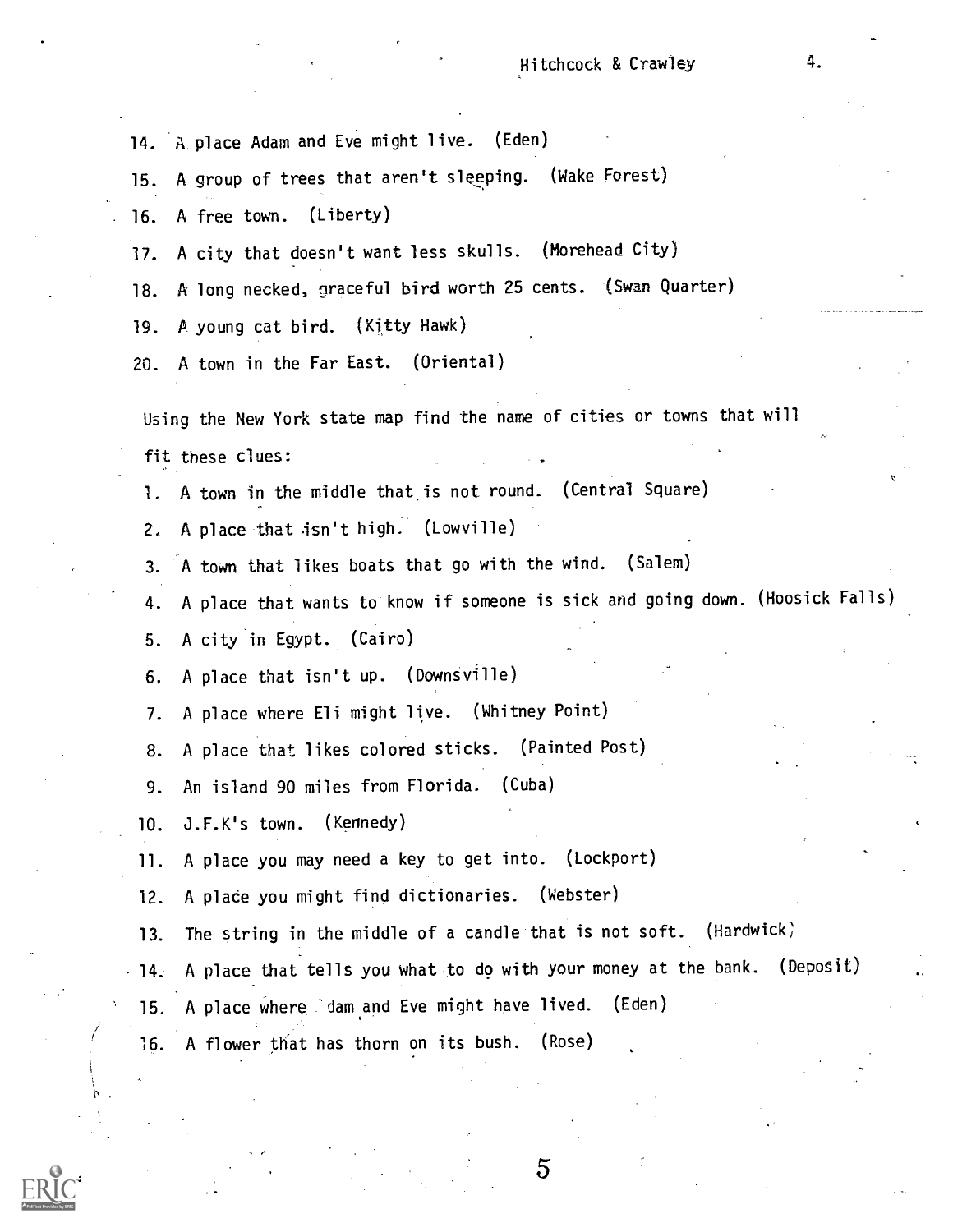17. A big town in Pennsylvania. (Philadelphia)

18.. A town that is all wet. (Watertown)

19. The state south-of Georgia. (Florida)

20. A city of Denmark. (Copenhagen)

Using the Ohio state map find the name of cities or towns that will fit these clues:

1. A round town. (Circlesville)

2. A town getting well. (Fort Recovery)

3. A town that needs straightening out. (Croodsville)

4, A town for strangers. (Newcomerstown)

5. A town that likes people. (Friendship)

6. A town whose water is going underground or down. (Sinking Spring)

7. Mr. Bonaparte's town.. (Napoleon)

8. A town that is not old. (Youngstown)

9. A really hurting town. (Painsville)

10. A person who takes your car at the hotel. (Parkman)

11. A city in Portugal. (Lisbon)

12. A butterbean. (Lima)

13. A place where a lot of people who fix cars live. (Mechanicsburg)

14. A town in Canada. (Toronto)

15. A pasture that is not for women. (Mansfield)

16. Tiny stones. (Pebbles)

17. A big group of trees. (Forest)

18. The capital of Georgia. (Atlanta)

19. A town that must have a lot of soup. (Cambell)

20. What is seen at dawn. (Rising Sun)

کہہ



6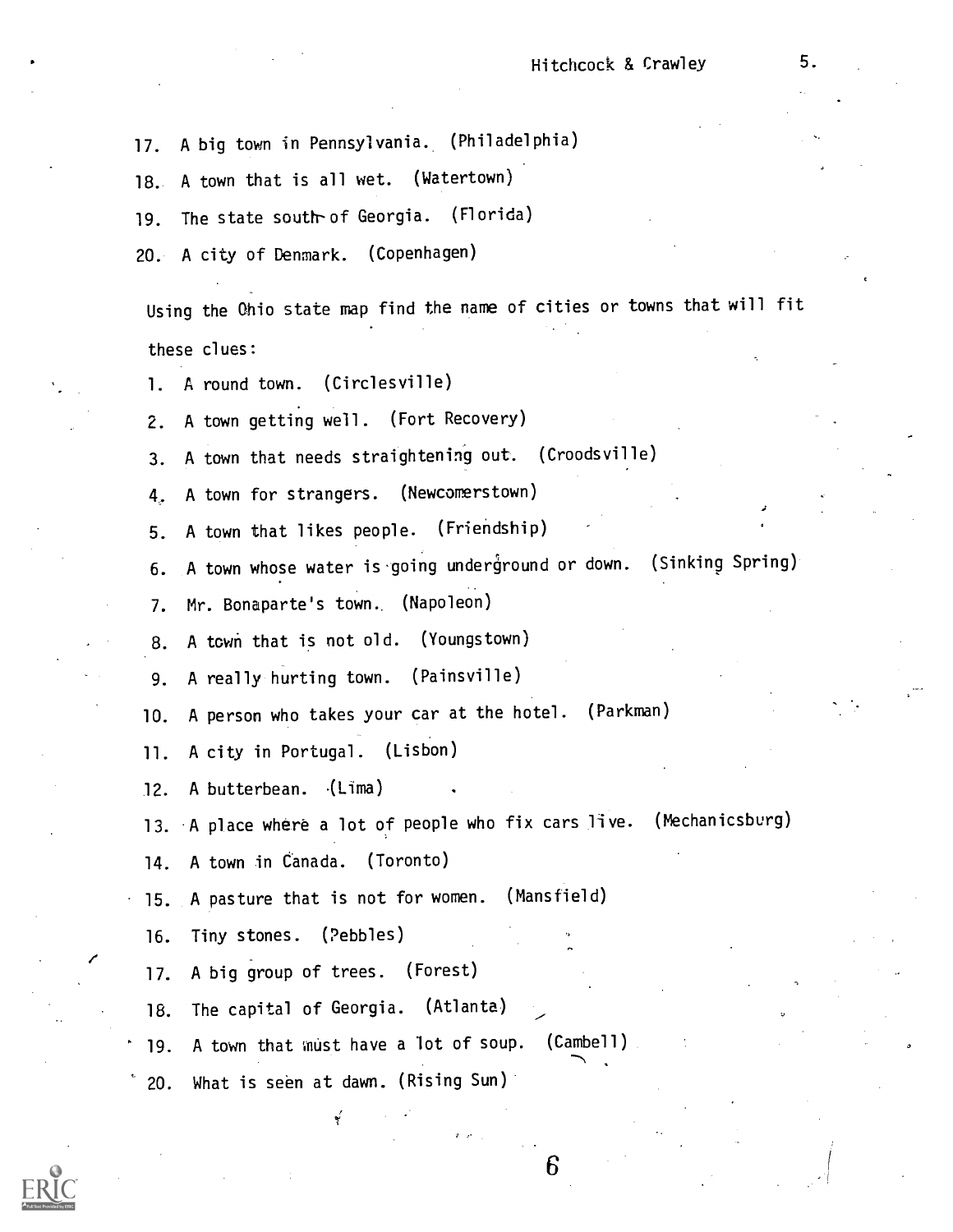Give your students the opportunity to put their imaginations to work developing and playing NAME GAMES.

 $\ddot{\circ}$ 

 $\sim 2$ 

 $\tilde{\zeta}'$ 

/

7

Ù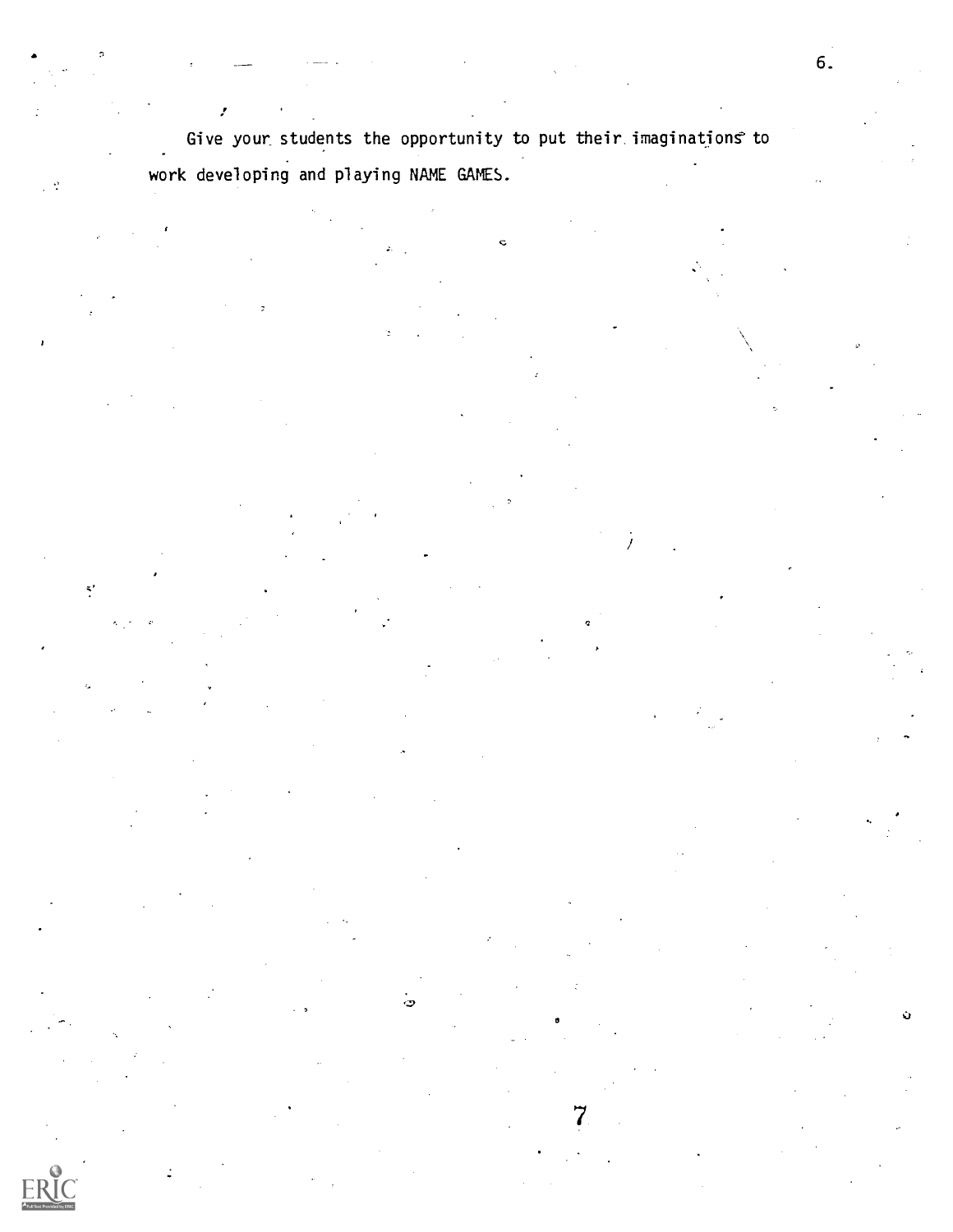